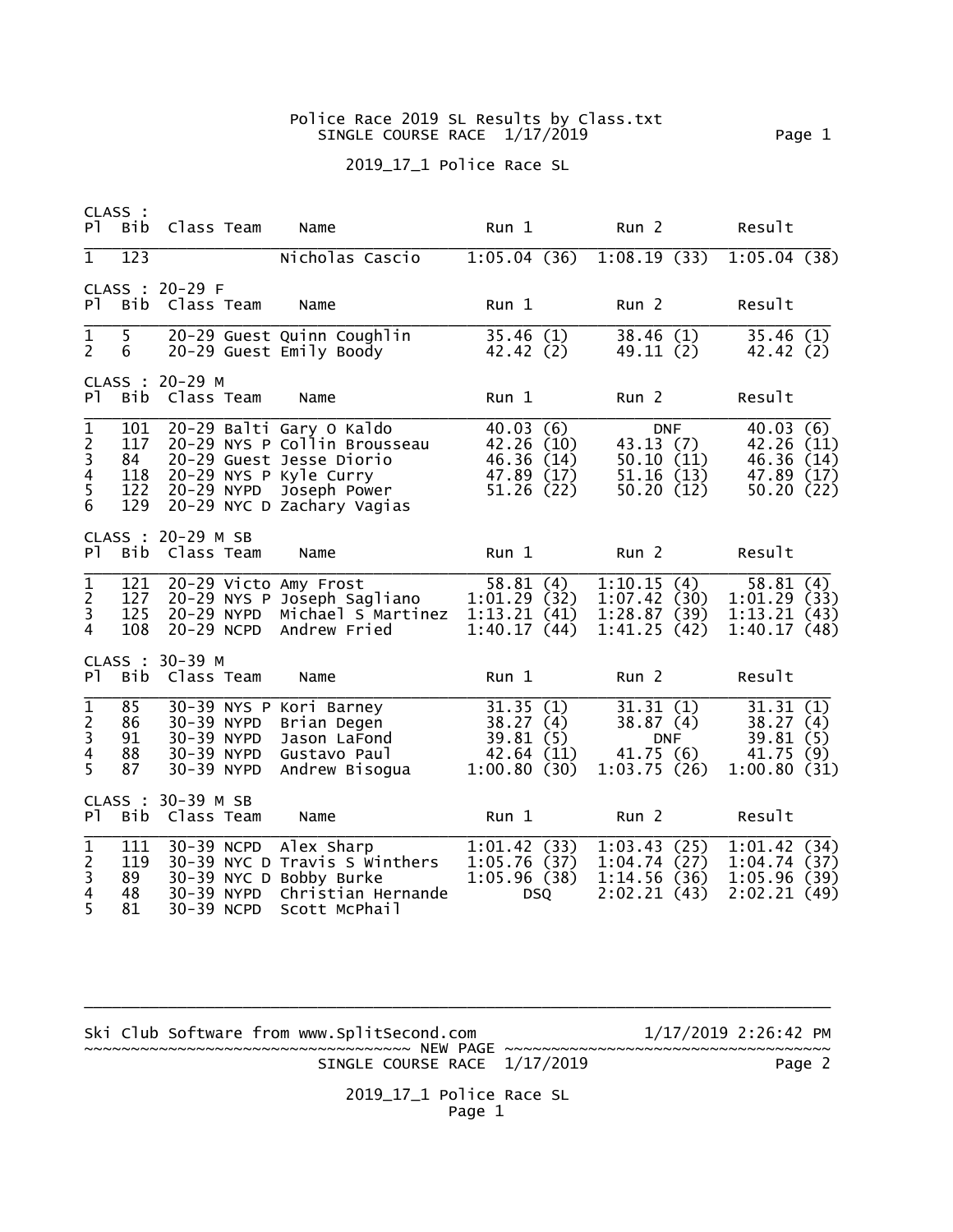## Police Race 2019 SL Results by Class.txt

CLASS : 40-49 F Pl Bib Class Team Name Run 1 Run 2 Result

| $\mathbf{1}$                           | $\mathbf{1}$                                             |                                                                    |            | 40-49 NYPD Hee-Jin Park-Dance                                                                                                                                                                                  | 52.92(3)                                                                                                                  | 54.63(3)                                                                                                                      | 52.92(3)                                                                                                                                       |
|----------------------------------------|----------------------------------------------------------|--------------------------------------------------------------------|------------|----------------------------------------------------------------------------------------------------------------------------------------------------------------------------------------------------------------|---------------------------------------------------------------------------------------------------------------------------|-------------------------------------------------------------------------------------------------------------------------------|------------------------------------------------------------------------------------------------------------------------------------------------|
|                                        |                                                          | CLASS : 40-49 M                                                    |            |                                                                                                                                                                                                                |                                                                                                                           |                                                                                                                               |                                                                                                                                                |
| P <sub>1</sub>                         | Bib                                                      | Class Team                                                         |            | Name                                                                                                                                                                                                           | Run 1                                                                                                                     | Run <sub>2</sub>                                                                                                              | Result                                                                                                                                         |
| $\mathbf{1}$<br>234567<br>8<br>9<br>10 | 71<br>61<br>73<br>66<br>75<br>62<br>64<br>70<br>65<br>74 | 40-49 NYPD<br>40-49 NYPD<br>40-49 NYPD<br>40-49 NYPD<br>40-49 NYPD | 40-49 NYPD | 40-49 NYS D Corey Hamelin<br>Francis Conroy<br>40-49 Guest Eric Beckman<br>Dennis Chan<br>Steven Caron<br>40-49 Balti Jerry Leisher<br>Chris Oliva<br>Brian Erbis<br>40-49 PAPD Andrew Vannata<br>John Dimeola | 31.58(2)<br>36.75(3)<br>41.96<br>(9)<br>48.13 (18)<br>48.43 (19)<br><b>DSQ</b><br>53.96 (26)<br>54.65 (27)<br>1:24.38(42) | 31.75(2)<br>36.43(3)<br>43.87 (8)<br>49.06 (10)<br>52.71 (16)<br>48.70 (9)<br>58.39<br>(21)<br>1:00.42(23)<br>1:17.68<br>(38) | 31.58<br>(2)<br>36.43(3)<br>41.96 (10)<br>48.13<br>(18)<br>48.43<br>(19)<br>48.70<br>(20)<br>53.96<br>(27)<br>(28)<br>54.65<br>1:17.68<br>(45) |
| PT.                                    | CLASS :<br>Bib                                           | 40-49 M SB<br>Class Team                                           |            | Name                                                                                                                                                                                                           | Run <sub>1</sub>                                                                                                          | Run <sub>2</sub>                                                                                                              | Result                                                                                                                                         |
| $\mathbf 1$<br>3<br>4                  | 94<br>113<br>68<br>114                                   | 40-49 NCPD<br>40-49 NYPD                                           | 40-49 NCPD | 40-49 Guest Noah Sterenfeld<br>Andrew Nill<br>Adrian Lally<br>Andrew Sykes                                                                                                                                     | 1:07.18(40)<br><b>DSQ</b><br>1:34.09(43)<br>1:44.97(45)                                                                   | 1:06.01(28)<br>1:15.33(37)<br>1:40.71(41)<br>1:38.85(40)                                                                      | 1:06.01<br>(40)<br>1:15.33<br>(44)<br>1:34.09<br>(46)<br>1:38.85(47)                                                                           |
| P <sub>1</sub>                         | Bib                                                      | CLASS : 50-59 F SB<br>Class Team                                   |            | Name                                                                                                                                                                                                           | Run 1                                                                                                                     | Run <sub>2</sub>                                                                                                              | Result                                                                                                                                         |
| $\mathbf{1}$                           | 131                                                      |                                                                    |            | 50-59 Guest Carolyn Davies                                                                                                                                                                                     | 1:09.48(6)                                                                                                                | 1:15.63(5)                                                                                                                    | 1:09.48(6)                                                                                                                                     |
| P <sub>1</sub>                         | CLASS :<br>Bib                                           | 50-59 M<br>Class Team                                              |            | Name                                                                                                                                                                                                           | Run <sub>1</sub>                                                                                                          | Run <sub>2</sub>                                                                                                              | Result                                                                                                                                         |
| $\overline{1}$<br>$\frac{2}{3}$<br>4   | 45<br>46<br>41<br>49                                     | 50-59 NYPD<br>50-59 NYPD<br>50-59 NYPD                             |            | Kenneth Kobetitsch<br>Jean Douphars<br>50-59 Balti Gary Kaldo<br>Tom McHugh                                                                                                                                    | 46.60(16)<br>51.79<br>(24)<br>59.98(29)<br>1:06.61(39)                                                                    | 51.75(14)<br>59.51 (22)<br><b>DNF</b><br>1:11.47(34)                                                                          | 46.60 (16)<br>51.79 (25)<br>59.98 (30)<br>1:06.61(41)                                                                                          |
| P <sub>1</sub>                         | CLASS :<br>Bib                                           | 50-59 M SB<br>Class Team                                           |            | Name                                                                                                                                                                                                           | Run <sub>1</sub>                                                                                                          | Run <sub>2</sub>                                                                                                              | Result                                                                                                                                         |
| $\mathbf{1}$<br>$\overline{2}$         | 116<br>132                                               |                                                                    |            | 50-59 NYS P Frank S McGarity<br>50-59 Guest Joe McHugh                                                                                                                                                         | 58.89<br>(28)<br>1:04.57(35)                                                                                              | 1:02.50(24)<br>1:13.33(35)                                                                                                    | 58.89<br>(29)<br>1:04.57(36)                                                                                                                   |

| Ski Club Software from www.SplitSecond.com<br>~~~~~~~~~~~~~~~~~~~~~~~~~~~~~~~~~~~~ NEW PAGE ~~~~~~~~~~~~~~~~~~~~~~~~~~~~~~~~~~<br>SINGLE COURSE RACE 1/17/2019 | 1/17/2019 2:26:42 PM | Page 3 |
|----------------------------------------------------------------------------------------------------------------------------------------------------------------|----------------------|--------|
| 2019_17_1 Police Race SL                                                                                                                                       |                      |        |

\_\_\_\_\_\_\_\_\_\_\_\_\_\_\_\_\_\_\_\_\_\_\_\_\_\_\_\_\_\_\_\_\_\_\_\_\_\_\_\_\_\_\_\_\_\_\_\_\_\_\_\_\_\_\_\_\_\_\_\_\_\_\_\_\_\_\_\_\_\_\_\_\_\_\_\_\_\_\_\_

CLASS : 60-69 M